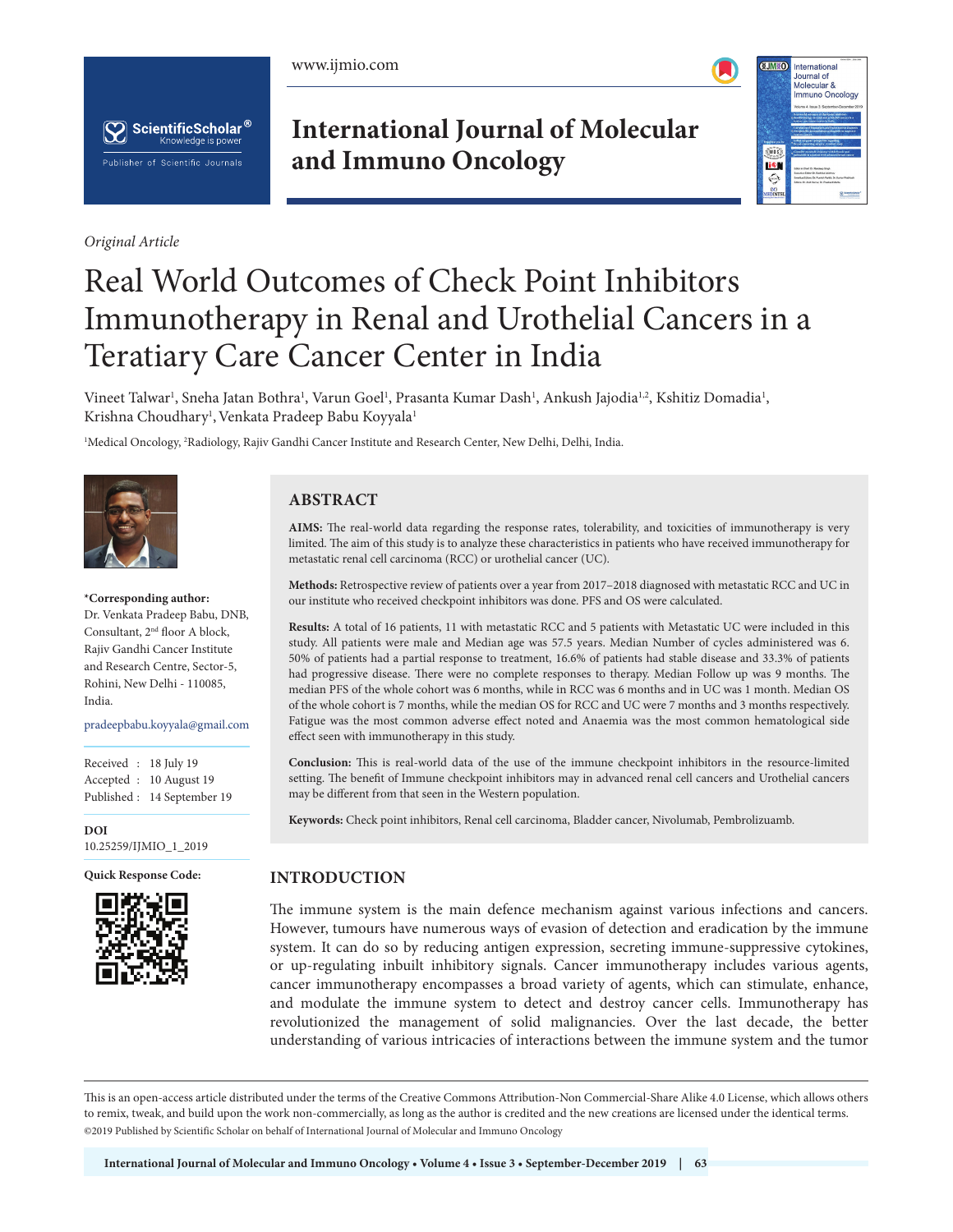has led to discovery of various targets and subsequently targeted therapies that can enhance the action of immune system. The best example for this type of therapies is modulating checkpoint receptors on T-cells (the cytotoxic T-lymphocyte antigen-4 (CTLA-4) receptor and programmed cell death 1 (PD-1) receptor) with a class of immunotherapy checkpoint inhibitors (ICIs). These ICIs have shown efficacy and improved survival for patients with multiple metastatic solid tumors, including melanoma, [1] non-small cell lung cancer<sup>[2,3]</sup>, renal cell carcinoma,<sup>[4,5]</sup> and urothelial carcinoma.<sup>[6,7]</sup> However, the real-world data regarding the response rates, tolerability and toxicities is very limited. The aim of this study is to analyse these characteristics in the patients who have received immunotherapy for metastatic renal cell carcinoma or urothelial cancer.

#### **MATERIAL AND METHODS**

A retrospective chart review was conducted of patients diagnosed with renal cell cancer (RCC) and urothelial cancer (UC) patients during 2017–2018 from the electronic medical records of Rajiv Gandhi Cancer Institute and Research Centre, a tertiary care hospital in northern India. Patients with age > 18 years, with a diagnosis of metastatic RCC with or without prior therapy or metastatic UC with platinum refractory disease were selected. Baseline end stage renal disease and chronic liver disease (Child Pugh Score C) were excluded. A total of 16 patients receiving immunotherapy for RCC and UBC cancer were available for final analysis. Patients were staged as per AJCC 8<sup>th</sup> edition TNM staging system.

## **STATISTICAL ANALYSIS**

Data was summarized as frequencies for categorical variables and median and range values for continuous variables. Associations between categorical variables were assessed using Fisher's exact test, when appropriate. Differences were considered statistically significant when  $P < 0.05$ . Progression-free survival (PFS) was calculated from the start of ICI treatment until disease progression or death. All patients without progressive disease were censored at the time of last follow-up. OS was calculated from the start of ICI treatment until death. Patients lost to follow-up were censored at the point of last contact. The Kaplan–Meier method was used to estimate PFS and OS. The log-rank test and Cox proportional hazards regression were used to test for differences between groups. All statistical analyses were performed with SPSS Statistical Software, version 23.0 (IBM\_SPSS, Armonk, NY, USA).

### **OBSERVATIONS AND RESULTS**

A total of 16 patients were included in the study, with 11 patients of metastatic RCC and 5 patients were of metastatic UBC. The median age of the study group was 57.5 years, with all male patients. The most common sites of metastasis were lung & lymph nodes (*n* = 10, 62.5% each), bone metastasis in 32.5% ( $n = 6$ ), liver metastasis in 18.8% patients ( $n = 3$ ), brain metastasis in 12.5% patients  $(n = 2)$ . Of all the patients who received immunotherapy, 15 patients received nivolumab, one patient received pembrolizumab.

The ICI was used as first line therapy in 12.5% patients  $(n = 2)$ , whereas most patients ( $n = 14$ ) received ICI as second line therapy or beyond. Median number of cycles of ICI received was 6 cycles, with 3 patients receiving 1 cycle and 7 patients receiving more than 10 cycles. Response could not be assessed in 25% patients  $(n = 4)$  as they received either 1 or 2 cycles of ICI, and response assessment was done in the other 75% patients  $(n = 12)$ . The best response to therapy was partial



**Figure 1:** Kaplan-Meier curve representing the overall survival of cohort.



**Figure 2:** Kaplan-Meier curve representing the progression free survival of cohort.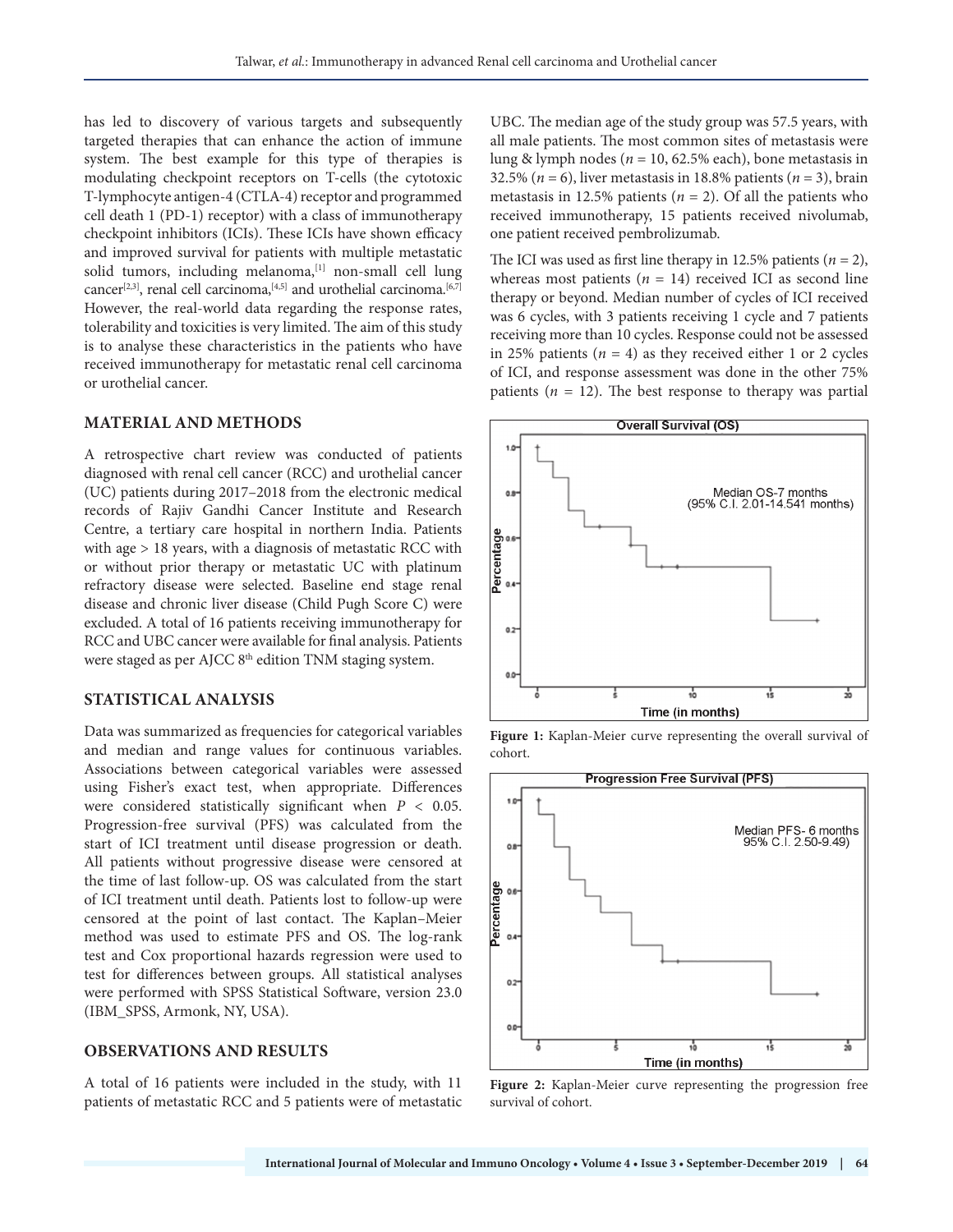response (PR) in 50% patients ( $n = 6$ ), stable disease in 16.6% patients  $(n = 2)$  and progressive disease in 33.3% patients  $(n = 4)$ . None of the patients had completed response to therapy.

The median follow up was 9 months (95% C.I. 6.7–11.28). The median overall survival for the whole cohort was 7 months (95% C.I. 2.36–11.63) [Figure 1], while the median OS for RCC cohort was 7 months and the median OS for Urinary Bladder Cancer was 3 months. Median progression free survival for the whole cohort of patients was 6 months (95% C.I. 2.50–9.49) [Figure 2], while Median PFS for RCC cohort was 6 months and Urinary Bladder Cancer was 1 month. All patients tolerated immunotherapy without any major side effects, both in nivolumab and pembrolizumab. Majority of these were grade 1 and 2 and do not require any drug dose adjustments or discontinuation. Fatigue was the most common side effect reported ( $n = 10$ ). One patient had grade 2 haematological toxicity (anaemia) and 1 patient had grade 2 skin rash and pulmonary toxicity.

## **DISCUSSION**

Immunotherapy agents broadly falls under two categories: non-specific immunotherapy and specific or directed agents. Non-specific therapy includes interferon alpha (IFN-α), various interleukins, cytokines, and vaccines.[8] In contrast, specific immunotherapy includes immune checkpoint inhibitors (ICI), which target immune checkpoints [progra mmed death 1 (PD-1), programmed death ligand 1 (PD-L1), cytotoxic T-lymphocyte-associated antigen 4 (CTLA-4), lymphocyte function-associated antigen 3 (LFA-3)]. These are specific drugs (ICI) which include PD-1 inhibitors (nivolumab, pembrolizumab), PDL-1 inhibitors (Atezolizumab, Durvalumab, Avelumab), CTLA-4 inhibitors (Ipilimumab). The PD-1 and PDL-1 inhibitors induce disruption of PD-1–PD-L1 signalling, restoring the ability of T cells to selectively recognize and kill cancer cells.

Nivolumab (PD-1 inhibitor) which was approved for previously treated patients with advanced clear cell RCC based on the phase 3 Checkmate 025 study, which demonstrated OS and ORR benefits compared with Everolimus in patients who had prior antiangiogenic therapy. The PFS seen in Checkmate 025 was 4.6 months which was statistically not significantly different from that of Everolimus, while Risk of death and response rates were clearly better with Nivolumab compared to Everolimus. The median PFS seen in NIVOREN study, which aimed at seeing the real-world efficacy of Nivolumab was 3.2 months and 17% had treatment related adverse events.[9] In our study, the median PFS of mRCC cohort was 6 months, which was better than former two studies and adverse events were less, may be due to fact that the former studies included large number of patients compare to our study.

Urothelial cancer after metastasis is fatal with a median survival of 12–15 months with cisplatin based combination therapy<sup>[10]</sup> and 9 months with carboplatin based therapy.<sup>[11]</sup> In the platinum refractory setting or second line therapy, was pembrolizumab had the median OS of 10.3 months in a study by Bellmunt J *et al.* published in NEJM(6). In Checkmate 275 study, where Nivolumab was studied after progression on standard platinum therapy in urothelial cancer has shown median OS of 7 months. In the present study, the median OS in urothelial cancer with Nivolumab is only 1 month. However, such cross trial comparison may not be appropriate to consider that immunotherapy works differently in Indian population than in Western population, as our study is retrospective and was a retrospective study. However, the strength of this study is that it is real time data from a tertiary cancer centre which is few centres in India. These findings need evaluation in large prospective studies in Indian population.

## **CONCLUSION**

This is a real-world data of the use of the immune checkpoint inhibitors in the resource limited setting. The benefit of immune checkpoint inhibitors may in advanced renal cell cancers and urothelial cancers may be different from that seen in Western population and we need larger studies to evaluate whether these drugs works differently in various races due to differences in genetic background constituting our immune system.

#### **Acknowledgement**

We acknowledge the support by our institution Rajiv Gandhi Cancer Institute and Research Center, New Delhi.

#### **Financial support and sponsorship**

Nil.

#### **Conflicts of interest**

The authors declare no conflict of interest.

#### **REFERENCES**

- 1. Wolchok JD, Chiarion-Sileni V, Gonzalez R, Rutkowski P, Grob J-J, Cowey CL, *et al.* Overall Survival with Combined Nivolumab and Ipilimumab in Advanced Melanoma [Internet]. https://doi.org/10.1056/NEJMoa1709684. 2017 [cited 2019 Apr 27]. Available from: https://www.nejm.org/doi/10.1056/ NEJMoa1709684.
- 2. Pembrolizumab versus docetaxel for previously treated, PD-L1-positive, advanced non-small-cell lung cancer (KEYNOTE-010): a randomised controlled trial - The Lancet [Internet]. [cited 2019 Apr 27]. Available from: https:// www.thelancet.com/journals/lancet/article/PIIS0140- 6736(15)01281-7/fulltext.